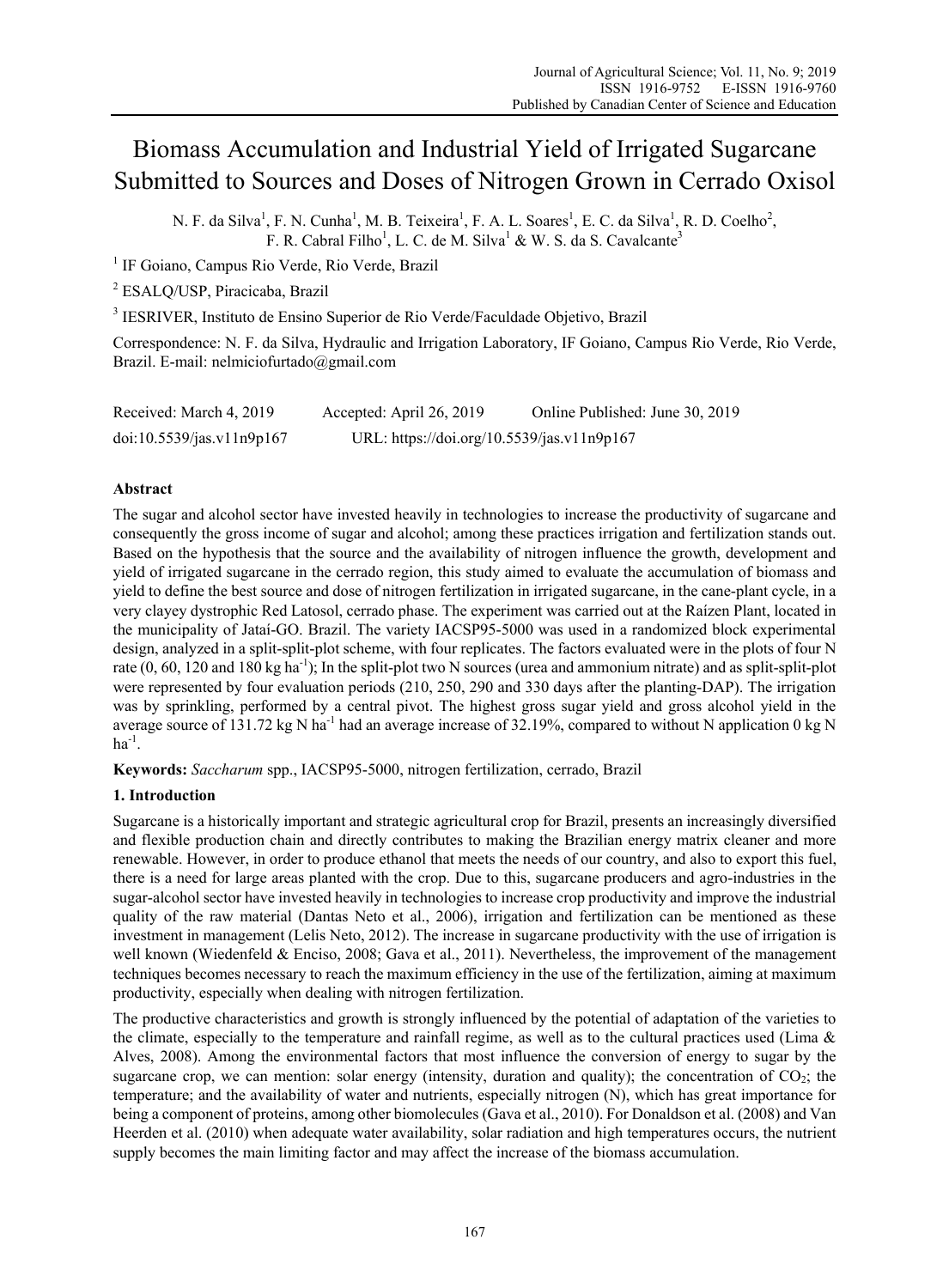In the soil-plant-atmosphere system, N is one of the most limiting elements of plant growth (Moreira & Siqueira, 2006). Among the mineral elements, N is essential for plant life because it is part of the composition of most organic compounds, such as amino acids, proteins, nucleic acids, hormones and chlorophyll (Malavolta, 2006). Thus, N is considered the most important mineral macronutrient in the chemical composition of plants (Raij, 1991). In addition, it participates in the main biochemical reactions of plant metabolism and has important participation in the biogeochemical cycles, which are controlled by physical, chemical, and biological factors and affected by difficult and predictive climatic conditions. The reduction of nitrate to ammonium and the incorporation of these in plants account for a quarter of the energy expenditure of plants (Epstein & Bloom, 2005).

N fertilizer in sugarcane grown is performed in different doses and forms of application depending on the age of the crop, planting and cutting season, production environment and irrigation use. As in other crops the harvest expectation reflects the amount of fertilizer to be applied, the dose and the form (Schultz et al., 2015). According to Vitti et al. (2008), the advances in research with genetic improvement and the creation of more productive materials are probably leading to an underestimation of the potential economic response to N in sugarcane.

In the different agricultural environments, the productivity of Brazilian sugarcane plantations has been limited, mainly, by water restrictions and the availability of nutrients in soils. In this context, it becomes necessary to re-evaluate the nutritional requirements of sugarcane planted today, as well as nutrient doses in cane-plant fertilization. Based on the hypothesis that the N source and the availability of nitrogen influence the growth, development and productivity of the irrigated sugarcane in the Brazilian Cerrado region, this study aimed to evaluate the accumulation of biomass and yield to define the best source and dose of nitrogen fertilization in irrigated sugarcane, in the cane-plant cycle, grown in a very clayey dystrophic Red Latosol, Cerrado.

## **2. Material and Methods**

The experiment was carried out under field conditions, during the 2014/2015 crop season, in an area at Rio Paraíso II Farm (Raízen Plant, in the municipality of Jataí, GO). The geographical coordinates of the site are 17°44′2.62″ S and 51°39′6.06″ W, with an average altitude of 907 meters. According to the classification of Köppen and Geiger (1928), the climate of the place is type Aw, tropical, with rainfall from October to April, and dries from May to September. The maximum temperature ranges from 35 to 37 ºC, and the minimum of 12 to 15 ºC (in the winter there are occurrences of up to 5 ºC). The annual precipitation reaches approximately 1,800 mm, but poorly distributed throughout the year, according to the climatic data shown in Figure 1.



Figure 1. Daily water balance in the period resulting from the experiment, Jataí-GO, Brazil, crop season 2014/15 Source: INMET Normal Station-Jataí-GO.

The soil of the experimental area is classified as Dystropherric Typic Rhodic Hapludox soil (Soil Taxonomy, 2010) and dystroferric Red Latosol, very loamy, Cerrado (savanah) phase (Santos et al., 2013). The experimental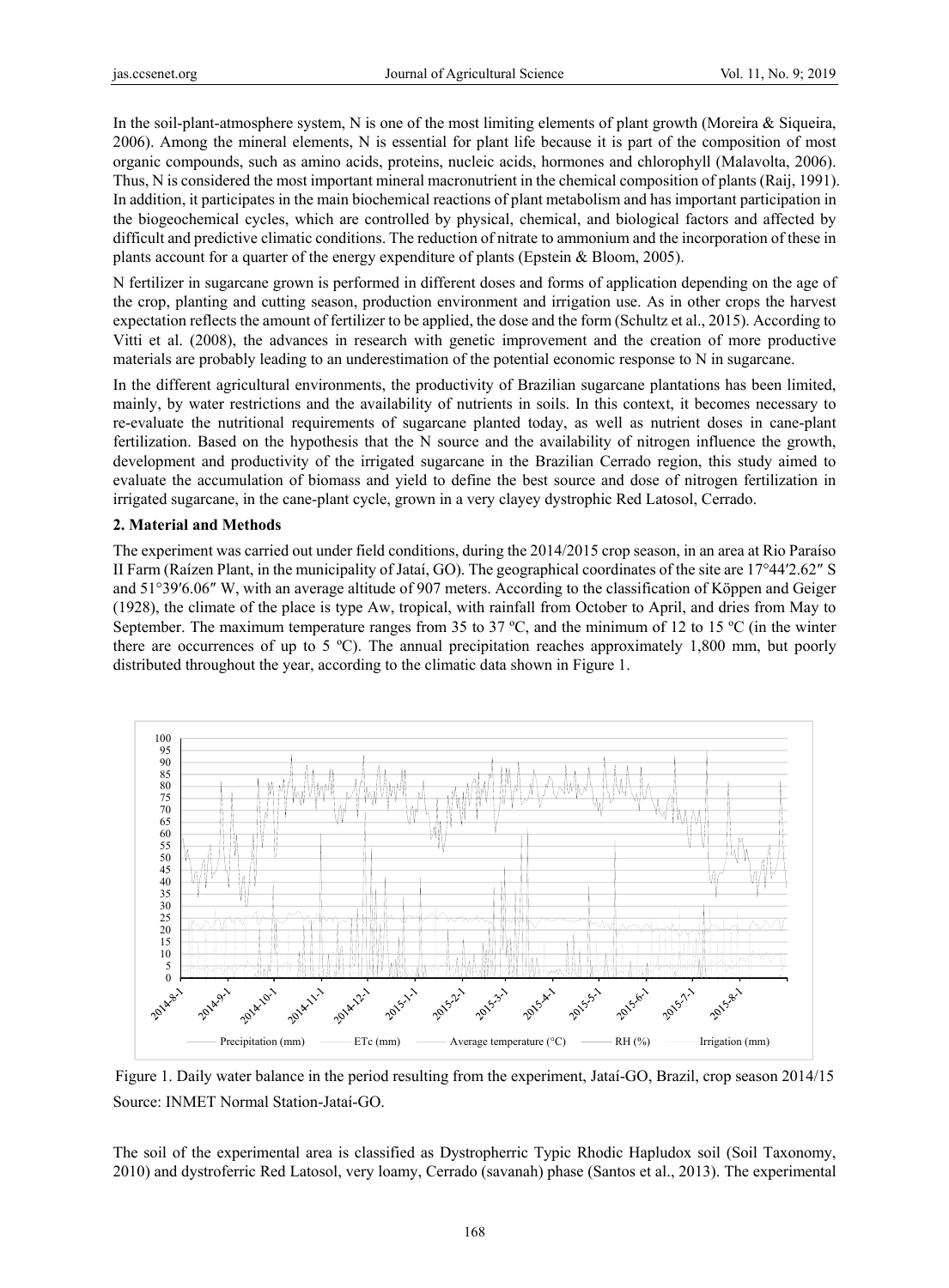area has a history of renovation of the sugarcane plantation of seven years of cultivation. The chemical, physical-water, granulometry and textural classification of the samples collected previous to the installation of the experiment are described in Table 1.

| Table 1. Chemical, physical-water, granulometry and soil textural classification of the experimental area, 0-0.10, |  |
|--------------------------------------------------------------------------------------------------------------------|--|
| $0.10 - 0.20$ and $0.20 - 0.40$ m depth, Jatai-GO, Brazil, crop season $2014/15$                                   |  |

| Layers        | pH                   | O.M.                           | $P_{Resin}$             | S                              | K                   | Ca                      | Mg                                  | Al       |  |
|---------------|----------------------|--------------------------------|-------------------------|--------------------------------|---------------------|-------------------------|-------------------------------------|----------|--|
| m             | CaCl <sub>2</sub>    | $g \, dm^{-3}$                 |                         | -------- mg $dm^{-3}$ -------- |                     |                         | ------------------ $mmolc dm-3$ --- |          |  |
| $0 - 0.10$    | 5.9                  | 72                             | 45                      | 13                             | 9.9                 | 53                      | 22                                  | $\leq$ 1 |  |
| $0.10 - 0.20$ | 5.6                  | 46                             | 13                      | 26                             | 12.1                | 31                      | 12                                  | $\leq$ 1 |  |
| $0.20 - 0.40$ | 5.2                  | 41                             | 8                       | 91                             | 8.9                 | 15                      | 6                                   | $\leq$ 1 |  |
| Layers        | $H+A1$               | <b>CEC</b>                     | V                       | B                              | Cu                  | Fe                      | Mn                                  | Zn       |  |
| m             |                      | ------ $mmol_c dm^{-3}$ ------ | $\frac{0}{0}$           |                                | $mg \, dm^{-3}$ --- |                         |                                     |          |  |
| $0 - 0.10$    | 22                   | 106.9                          | 79                      | 0.28                           | 1.2                 | 39                      | 3.4                                 | 2.1      |  |
| $0.10 - 0.20$ | 28                   | 83.1                           | 66                      | 0.17                           | 1.6                 | 36                      | 1.6                                 | 1.0      |  |
| $0.20 - 0.40$ | 21                   | 60.9                           | 49                      | 0.12                           | 1.4                 | 25                      | 0.7                                 | 0.3      |  |
| Layers        | Granulometry         |                                | Textural classification |                                |                     | $\theta_{\mathrm{PMP}}$ |                                     |          |  |
|               | Sand                 | Silt                           | Clay                    |                                |                     | $\theta_{\rm CC}$       |                                     |          |  |
| m             | -- g kg <sup>1</sup> |                                |                         |                                |                     |                         | $\text{cm}^3 \text{ cm}^{-3}$       |          |  |
| $0 - 0.10$    | 96                   | 82                             | 822                     | Clayey                         | 46.3                |                         | 22.6                                |          |  |
| $0.10 - 0.20$ | 97                   | 82                             | 822                     | Clayey                         |                     |                         |                                     |          |  |
| $0.20 - 0.40$ | 85                   | 71                             | 845                     | Clayey                         |                     | 45.8                    | 22.6                                |          |  |

*Note.* Manual of chemical analysis for fertility evaluation of tropical soils (Raij et al., 2001). O.M.-Organic matter; CEC-Cation exchange capacity; V-Bases saturation;  $\theta_{CC}$ -Water content in field capacity;  $\theta_{PMP}$ -Water content at the permanent wilting point.

The experimental design was a randomized block, analyzed in a  $4 \times 2$  factorial scheme, with three replicates. The treatments were four rates of fertilizer labeled with <sup>15</sup>N isotope (30, 60, 120 and 180 kg N ha<sup>-1</sup>); two N sources of fertilizer labeled with  $15N$  isotope (urea and ammonium nitrate).

N fertilization was performed according to the treatments, at 60 days after planting, applied to haul, on the line side  $(0.20 \text{ m})$ , contrary to the slope of the land. All treatments were fertilized at planting with phosphorus (100 kg ha<sup>-1</sup>) of P<sub>2</sub>O<sub>5</sub>) as triple superphosphate, potassium (80 kg ha<sup>-1</sup> of K<sub>2</sub>O) as potassium chloride, and micronutrients, according to the results from soil analysis and recommendation of Sousa and Lobato (2004).

Soil preparation was performed by the conventional system, by means of plowing and harvesting, followed by opening of the machining planting grooves, according to the experience of the plant the number of buds per meter, according to the recommendations for the respective variety. The variety used was the IACSP95-5000.

The herbicides, insecticides, fungicides and other products for control of invasive plants, pests and diseases were used whenever necessary.

The irrigation was carried out by a central pivot ZIMMATIC, monitoring the irrigation following the farmer recommendation. During the crop cycle, meteorological data of maximum and minimum temperature (ºC), maximum and minimum relative humidity  $(\frac{9}{6})$ , wind speed (m s<sup>-1</sup>), solar radiation (kJ m<sup>2</sup>) and rainfall precipitation were collected daily (mm), through a meteorological station. The water balance and the soil water balance were generated with the aid of irrigation management software (IRRIGER®). In the software, climate monitoring is used to estimate the daily water consumption of sugarcane, for the irrigation blade to be applied, at the appropriate moment to irrigate. The software uses the Penman-Monteith method (FAO Standard, 1991), adapted by Allen et al. (1989) for the estimation of evapotranspiration on a daily scale, with micrometeorological data of solar radiation, air temperature, wind speed and relative humidity.

The monitoring the irrigation following the farmer recommendation. During the crop cycle, meteorological data of maximum and minimum temperature ( $^{\circ}$ C), maximum and minimum relative humidity (%), wind speed (m s<sup>-1</sup>), solar radiation (kJ m<sup>2</sup>) and rainfall precipitation were collected daily (mm), through a meteorological station. The water balance and the soil water balance were generated with the aid of irrigation management software (IRRIGER®). In the software, climate monitoring is used to estimate the daily water consumption of sugarcane, for the irrigation blade to be applied, at the appropriate moment to irrigate. The software uses the Penman-Monteith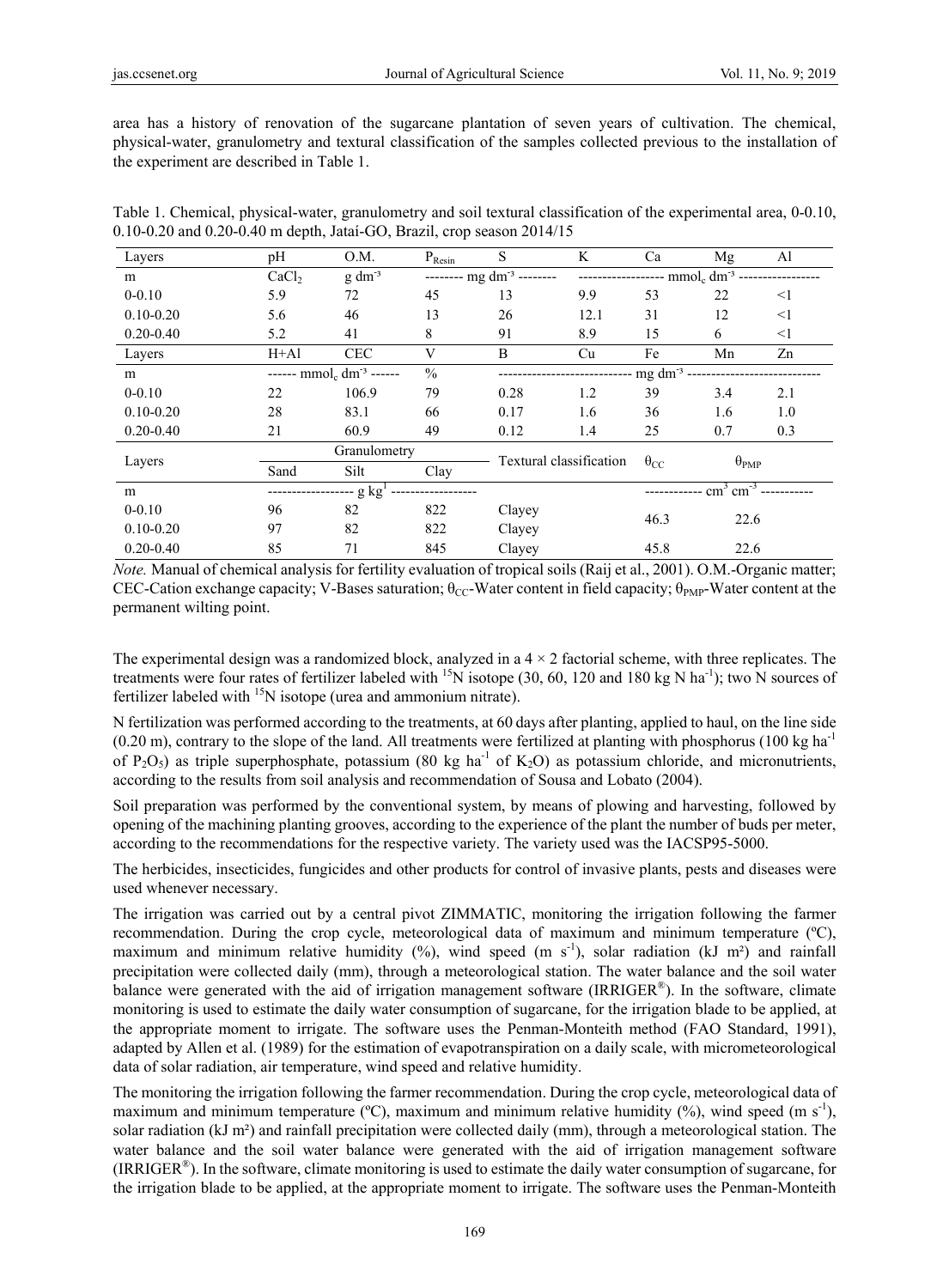method (FAO Standard, 1991), adapted by Allen et al. (1989) for the estimation of evapotranspiration on a daily scale, with micrometeorological data of solar radiation, air temperature, wind speed and relative humidity.

Two tillers were collected in the central lines of the subplots to evaluate the variables plant dry matter of green leaves (DMGL), dry matter of dead leaves (DMDL), dry matter of stem (DMS) and dry matter of pointer (DMPT). Two plants were collected and then dried in a forced air circulation oven at 65 °C until constant mass, and the dry matter mass of each part of the plant was determined. The sum of the values corresponding to the biomass of each structural component of the plants (DMGL + DMDL + DMS + DMPT) allowed the determination of the total dry matter of shoot (TDMS), according to Marafon (2012):

$$
TDMS = DMGL + DMDL + DMS + DMPT \tag{1}
$$

Monitoring of sugarcane ºBrix was carried out in the field during the last four weeks prior to harvest. For the rational determination of the sugarcane harvest point, the parameter known as the Maturation Index (MI) determined in the field was used, using a portable refractometer. The MI values are: (a) less than 0.60 for green cane; (b) between 0.60 and 0.85 for cane in the process of maturation; (c) between 0.85 and 1 for mature cane; and (d) greater than 1 for cane in the process of sucrose decline (Rosseto, 2012).

The harvest was carried out on 08/25/2015, stem yield (SY) was determined by total weighing of the stems present in the respective subplots, quantifying the weight of stems in 2 m of the two central lines, whose value was extrapolated to t ha<sup>-1</sup>. For this, the cut was made as close as possible to the soil. The stem were then untidy and had the pointer highlighted. They were then weighed in a hook-type digital scale, with a Soil Control mark (accuracy = 0.02 kg), with a capacity of 50 kg.

Samples of 10 stems per plot were collected for the determination of the percentage of raw sugar contained in stems (PRS) and free reducing sugars (FRS) in the Agrindustrial Laboratory of the Raízen Plant, in Jataí-GO, according to CONSECANA (2006) methods. To determine the quality of the technological attributes of the sugarcane, the samples were disintegrated or ground and homogenized. Then, 500 g of sample were removed and pressed in a hydraulic press for one minute at 250 kgf cm-², resulting in two fractions: the broth and the wet cake (wet cake).

The gross sugar and alcohol yields were calculated using the amount of raw sugar determined in the technological analysis according to the methodology described by Caldas (1998):

$$
GSY = \frac{PRS \cdot SP}{100} \tag{2}
$$

where,

GSY-gross sugar yield in kg ha<sup>-1</sup>; PRS-Percentage of raw sugar in % contained in stems and determined in laboratory; SP-Stems production in t ha<sup>-1</sup>.

$$
GAY = [(PRS \cdot F) + FRS] \cdot Fg \cdot 10 \cdot SP \tag{3}
$$

where,

GAY-gross alcohol yield in liter per ton of sugarcane; PRS-Percentage of raw sugar in % contained in stems and determined in laboratory; F-stoichiometric transformation factor of sucrose in one molecule of glucose plus one of fructose, equal to 1,052; FRS-are the free reducing sugars in %, whose values vary from 0.7 to 0.85%, with the distillery using 0.7 for high PCC; Fg-Gay Lussac factor equal to 0.6475; SP-Stems production in t ha<sup>-1</sup>.

The data obtained were analyzed statistically by variance analysis and when detected significant effects (F test 5% of probability), they were adjusted to regression equations. Linear and quadratic components were tested and chosen the model with larger significant degree. The means for N source (urea and ammonium nitrate) were compared by the Tukey test to 5% of probability. The statistical analyses were carried out using the SAS package 8.02 (SAS, 2001).

## **3. Results and Discussion**

In the growing season of 2014/15, the rainfall precipitation at the experiment site was 1701.40 mm shown in Figure 1, close enough value for the development of sugarcane, which varies from 1500 to 2500 mm, according to Doorenbos and Kassam (1979). However, it did not occur regularly throughout the harvest, predominating in the months of 10/2014 to 06/2015. Therefore, the following two months after planting, 08/2014 to 10/2014 and at the end of the growth phase 06/ 2015 to 08/2015 the rainfall was insufficient, needing irrigation (650.0 mm, totaling the volume of 2351.40 mm during the growing cycle).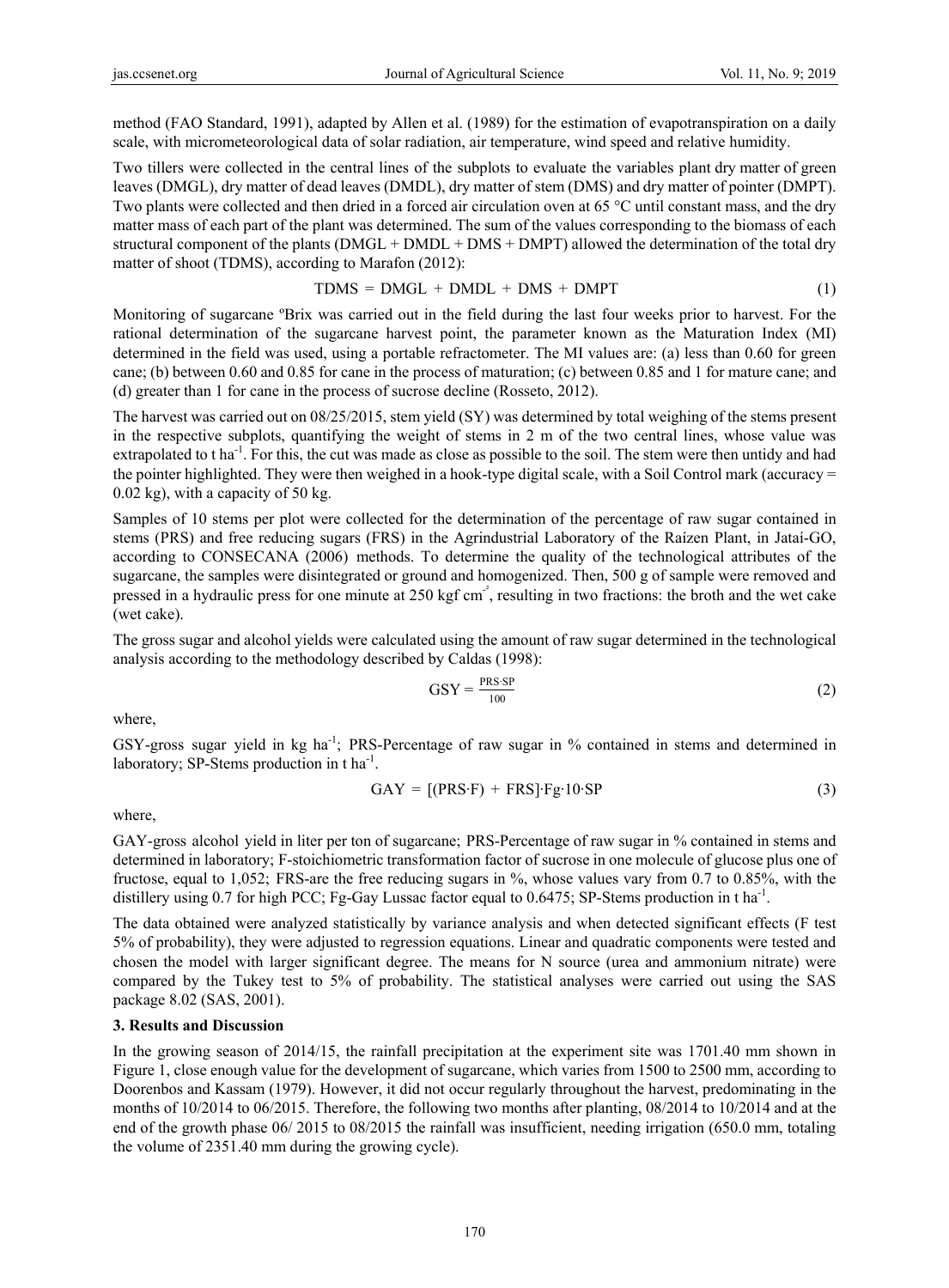In the analysis of variance, it was observed that there was a significant interaction between the dose and time factors for the variable dry matter of green leaves (DMGL), evidencing that the effect of the dose of nitrogen fertilization was dependent on the time of growth and development of sugarcane. On the other hand, the variables dry matter of dead leaves (DMDL) and dry pointer (DMPT) had a significant effect on the time factor, evidencing that the evaluation period had an effect during all growth stages of development of sugarcane.

In Brazil, low cane-plant responses to nitrogen fertilization are observed, possibly due to the marked dynamics of O.M. in tropical soils and by the probable occurrence of biological fixation (Urquiaga et al., 2012). As in the present study a very clayey soil with a high O.M. content was used, the nitrogen responses and the interaction of the inoculation with the nitrogen fertilization were possibly influenced by O.M. from soil.

In the unfolding of the dose factor within each season for the DMGL, it was observed that there was an estimated linear increase of 19.12 and 30.17 g plant<sup>-1</sup> with 180 kg N ha<sup>-1</sup>, corresponding to 40.33 and 37.78%, respectively, for 250 and 290 DAP. At 330 DAP, there was an estimated maximum quadratic increase of 107.34 g plant<sup>-1</sup> with 146.0 kg N ha<sup>-1</sup>, corresponding to the increase of 34.10 g plant<sup>-1</sup> (31.77%) (Figure 2A).

In the unfolding of the time factor within each N dose for DMDL, there was an estimated linear increase of 64.22, 82.14, 95.57 and 90.87 g plant<sup>-1</sup> at 330 DAP, corresponding to 89.66, 89.86, 89.68 and 85.79%, respectively, for 0, 60, 120 and 180 kg N ha<sup>-1</sup> (Figure 2B).

The highest accumulation of biomass from 250 to 330 DAP corroborated by study of Leite (2016), three distinct phases of growth were identified as follows: 1) 0 to 135 DAC was marked by slow growth and low accumulation of biomass accumulating 10% of total biomass; 2) 135-270 DAC, period characterized by the rapid growth that produced, on average, 65% of the total biomass; and 3) from 270 to 370 DAC, phase exhibited slower growth and represents the phase of accumulation of sugar, on average, 25% of the total biomass. A similar pattern to the accumulation of sugarcane biomass was previously described by other authors for cane-plant and ratoon cycles (Inman-Bamber et al., 2002; Gava et al., 2005; Oliveira, 2011), for various varieties, locations and environmental conditions.

For Bell & Garside (2005) and Allison et al. (2007), these times of slow growth are related to tillering and slow production during plant establishment. After the establishment of the canopy (pointers), sugarcane is highly efficient in the conversion of light intercepted in biomass (Rae et al., 2005; Allison et al., 2007). The last phase, depicts the appearance of sugar accumulation, increasing its concentration in the stem. Low air temperatures, reduction of rainfall and reduction of photoperiod are important factors that contribute significantly to the maturation of sugarcane (Inman-Bamber et al., 2002; Allison et al., 2007).



Figure 2. Dry matter of green leaf as a function of the nitrogen dose (A) and as a function of the evaluation period (B), Jataí-GO, Brazil, crop season 2014/15

*Note.* <sup>ns</sup> not significant; \*\* and \* significant respectively at 1% and 5% of probability, according to test F.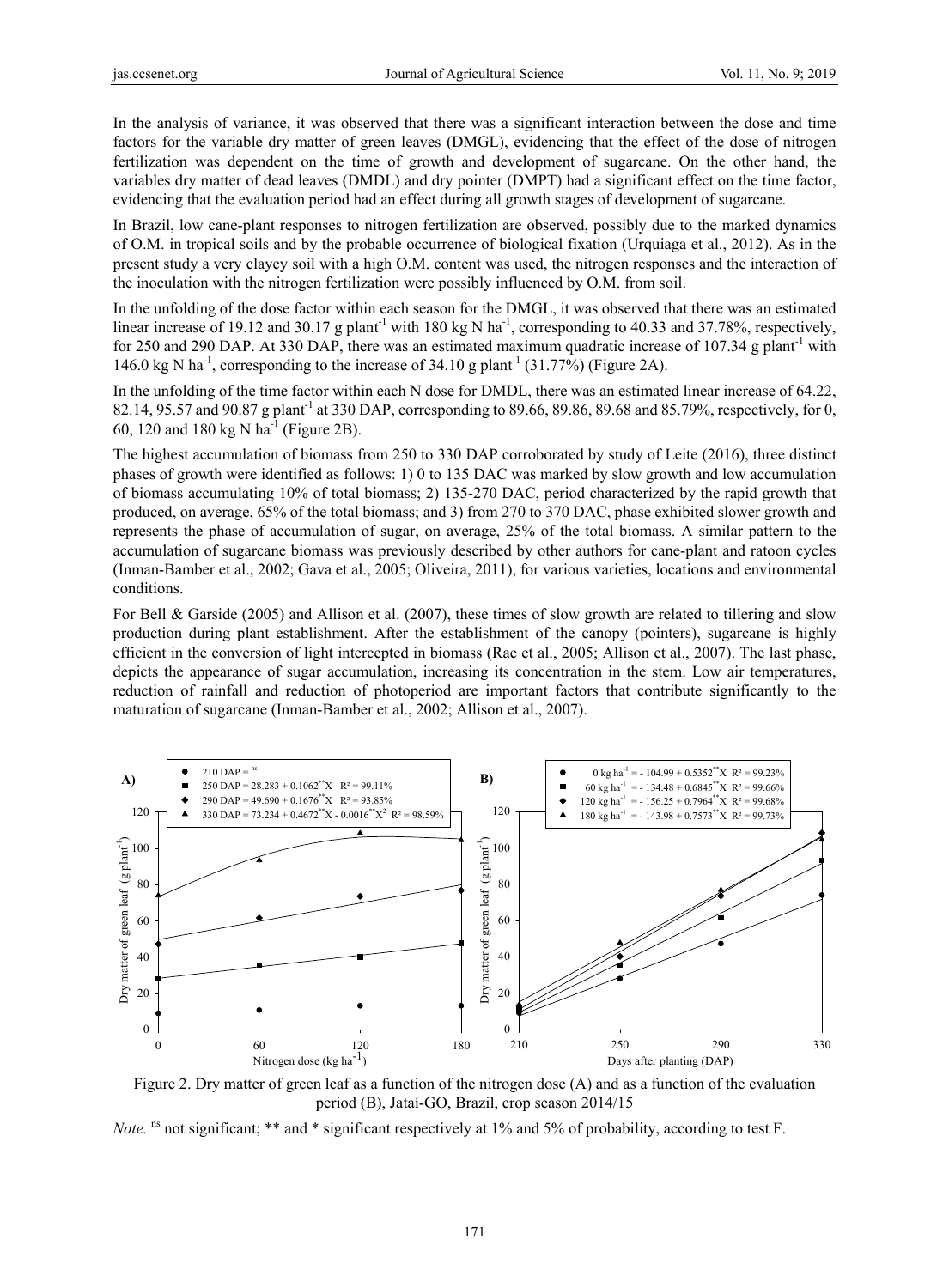For MSFM due to DAP, it was observed that there was an estimated maximum linear increase of 74.10 g plant<sup>-1</sup> at 330 DAP, corresponding to (14.70%) 10.89 g plant-1 in relation to the 210 DAP (Figure 3A). In DMPT due to DAP, it was observed that there was an estimated maximum linear increase of 69.27 g plant<sup>-1</sup> at 330 DAP, corresponding to  $(51.47\%)$  35.65 g plant<sup>-1</sup> in relation to 210 DAP (Figure 3B).



Figure 3. Dry matter of dead leaf (A) and of pointer (B), as a function of the evaluation period, Jataí-GO, Brazil, crop season 2014/15

*Note.* \*\* and \* significant respectively at 1% and 5% of probability, according to test F.

In the analysis of variance, it was observed that there was a significant interaction between the dose and time factors for the dry matter of stem (DMS) and total dry matter of shoot (DMTAP), evidencing that the effect of the nitrogen fertilization dose was dependent on the time of growth and development of sugarcane.

Bologna-Campbell (2007) and Vitti et al. (2007) also obtained a linear response in the production of dry matter of cane-plant and the addition of N in the plantation (doses of 40, 80 and 120 kg N ha<sup>-1</sup>). Franco et al. (2008) observed a highly significant quadratic response ( $p < 0.05$ ) for shoot dry matter, shoot dry matter (shoot, dry leaves and pointer) and total shoot (shoots and roots), with emphasis on treatment with 80 kg N ha<sup>-1</sup>.

In the unfolding within each season for DMS, there was an estimated linear increase of 90.34, 178.51, 273.546 and 258.17 g plant<sup>-1</sup> with 180 kg N ha<sup>-1</sup>, corresponding to 28.43, 34.21, 35.39 and 26.85%, respectively, for 210, 250, 290 and 330 DAP (Figure 4A).

This result corroborates with Farias et al. (2008), because in their study they verified that the water supply through the irrigation provides an increase of the dry matter accumulation rate of the stem of the sugarcane.

In the unfolding of the time factor within each N dose for DMS, there was an estimated linear increase of 481.15, 527.24, 592.37 and 658.94 g plant<sup>-1</sup> at 330 DAP, corresponding to 71.23, 67.65, 66.77 and 68.52%, respectively, for 0, 60, 120 and 180 kg N ha<sup>-1</sup> (Figure 4B).

Otto et al. (2009) studied the phytomass of the sugarcane area related to the N fertilization of two different soils (Eutrophic Red-Yellow Latosol and Dystrophic Red Latosol), verified that the N fertilization of planting promoted an increase in the growth of roots and shoot part of the cane-plant in Eutrophic Red-Yellow Latosol. However, in the dystrophic Red Latosol with a large amount of organic N incorporated in the soil by means of crop residues. Therefore, the nitrogen fertilization of planting did not affect the growth of roots and shoot part of the cane-plant.

Kölln (2012) also observed dry matter elevation as affected by N dose and also irrigated management with increases as a function of the N (0 to 140 kg ha<sup>-1</sup>) dose elevation of 40%. For Otto et al. (2009), the efficiency of N utilization by plants can favor root growth, increasing nutrient uptake by sugarcane, making them better nourished, thus promoting adequate growth.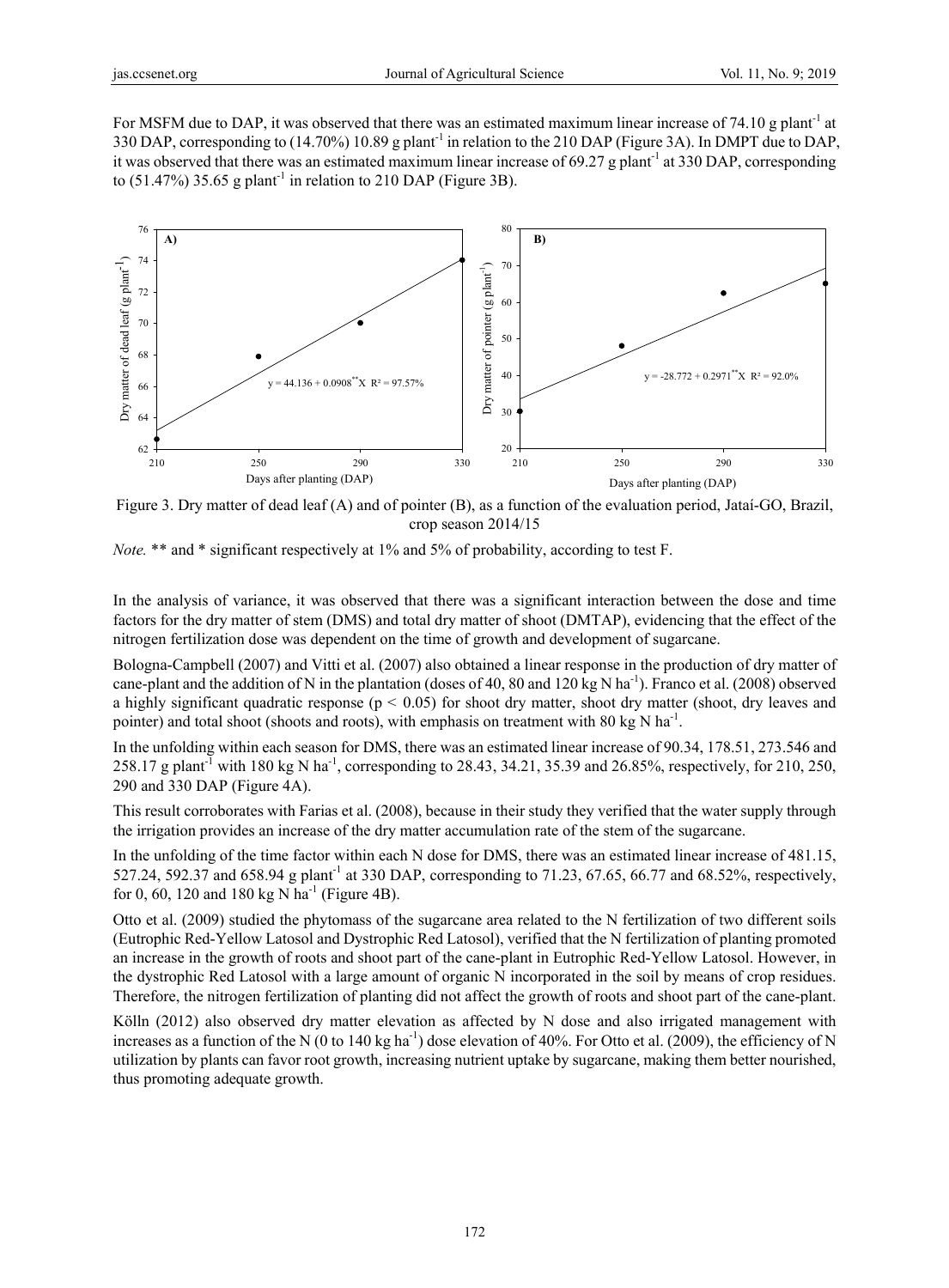

Figure 4. Dry matter of stem as affected by nitrogen dose (A) and as a function of the evaluation period (B), Jataí-GO, Brazil, crop 2014/15

*Note.* \*\* and \* significant respectively at 1% and 5% of probability, according to test F.

In the unfolding of the N dose factor within each season for TDMAP, there was an estimated linear increase of 104.85, 220.07, 328.72 and 298.84 g plant<sup>-1</sup> with 180 kg N ha<sup>-1</sup>, corresponding to 24.37, 31.60, 32.94 and 24.61%, respectively, for 210, 250, 290 and 330 DAP (Figure 5A).

In the unfolding of the time factor within each N dose for the TDMAP, it was observed that there was an estimated linear increase of 601.99, 637.09, 732.76 and 800.30 g plant<sup>-1</sup> at 330 DAP, corresponding to 67.86, 63.63, 64.37, 65.54%, respectively, for 0, 60, 120 and 180 kg N ha<sup>-1</sup> (Figure 5B).

The results obtained contradict Arantes (2012), who evaluated the potential productive of sugarcane cultivars under irrigated and dry land management, observed that in each evaluation period no significant effect was observed for total dry matter accumulation.

Oliveira et al. (2010), observed values between 7.5 and 12.0 t ha<sup>-1</sup> for dry matter of plant (DMP) in irrigated sugarcane varieties, whose values were similar to those observed in this study.

Results observed by Carvalho (2015) show a biomass allocation in the stem started around 180 DAP. While Oliveira et al. (2010), in an irrigated trial, observed that the allocation in the stem began at 120 DAP, that the greatest accumulation of stem biomass happened from the 240 DAP, with highlight to the period from 360 days, when there was increase of about 40% in the total dry biomass of the stem until harvest. This behavior also corroborates with Oliveira et al. (2010), in irrigated condition, that registered the most significant increase between 120 and 330 DAP. Probably, this difference may have occurred due to the low precipitation during the first six months after planting in the present study.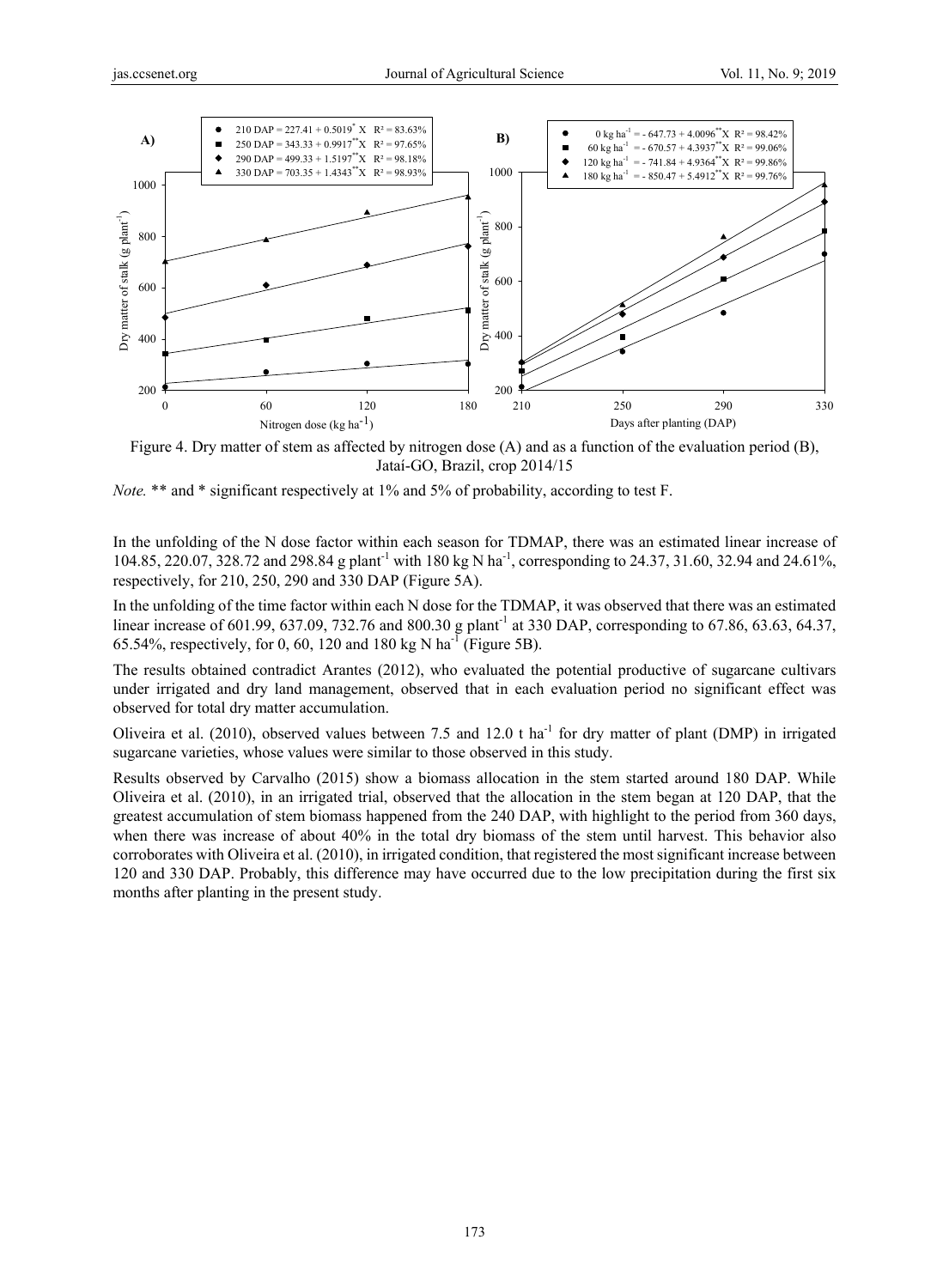

Figure 5. Total dry matter of shoot as affected by nitrogen dose (A) and as a function of the evaluation period (B), Jataí-GO, Brazil, crop season 2014/15

*Note.* \*\* and \* significant respectively at 1% and 5% of probability, according to test F.

In the analysis of variance, it was observed that the variables crude sugar yield (GSY) and crude alcohol yield (GAY) were significant for the nitrogen dose factor.

Results found by Franco et al. (2010) and Fortes et al. (2013) corroborate with this study, show an increase in sugar and alcohol yield as affected by the nitrogen fertilization in the cane-plant cycle. Silva (2014), studying the effect of irrigation and nitrogen fertilization, found a significant effect  $(p < 0.05)$  for both factors for GSY and GAY variables in cane-plant. The water replenishment combined with nitrogen fertilization promoted a linear increase in the crude alcohol yield.

For the GSY as a function of the dose, it is observed that there was an estimated maximum quadratic increase of 29.18 t ha<sup>-1</sup> with 139.70 kg N ha<sup>-1</sup> of, corresponding to the increase of 9.76 t ha<sup>-1</sup> (33,44%) (Figure 6A).

Regarding GAY as affected by N dose, it is observed that there was an estimated maximum quadratic increase of 19.80 m<sup>3</sup> ha<sup>-1</sup> with 123.75 kg N ha<sup>-1</sup> of, corresponding to the increase of 6.12 m<sup>3</sup> ha<sup>-1</sup> (30.94%) (Figure 6B).

Results found by Franco (2008) show that nitrogen fertilization significantly increased sugar production per hectare. According to Gava et al. (2010), the increase of yield of irrigated sugarcane with the simultaneous application of N-fertilizer occurs through the increase of nitrogen fertilizer utilization efficiency.

These results agree with Silva (2014), in an Oxisol, in Rio Verde, GO, Brazil, for variety RB85-5453, observed increase in GSY of (25.98%) 9.64 t ha<sup>-1</sup> and in RBAL of (26.25%) 1.7 m<sup>3</sup> ha<sup>-1</sup>, in treatments irrigated with nitrogen fertilization under cane-plant conditions.

Dantas Neto et al. (2006) observed that fertilizer coverage at doses of 157 kg ha<sup>-1</sup> of N provided significant increases in the technological quality of sugarcane, with an increase of 39.8% for GAY. Azevedo (2002) obtained a maximum gross alcohol yield of 11.5  $m<sup>3</sup>$  ha<sup>-1</sup> with a total applied water of 1043 mm and a minimum crude alcohol yield of 4.8  $m<sup>3</sup>$  ha<sup>-1</sup> with the total applied water of 609 mm.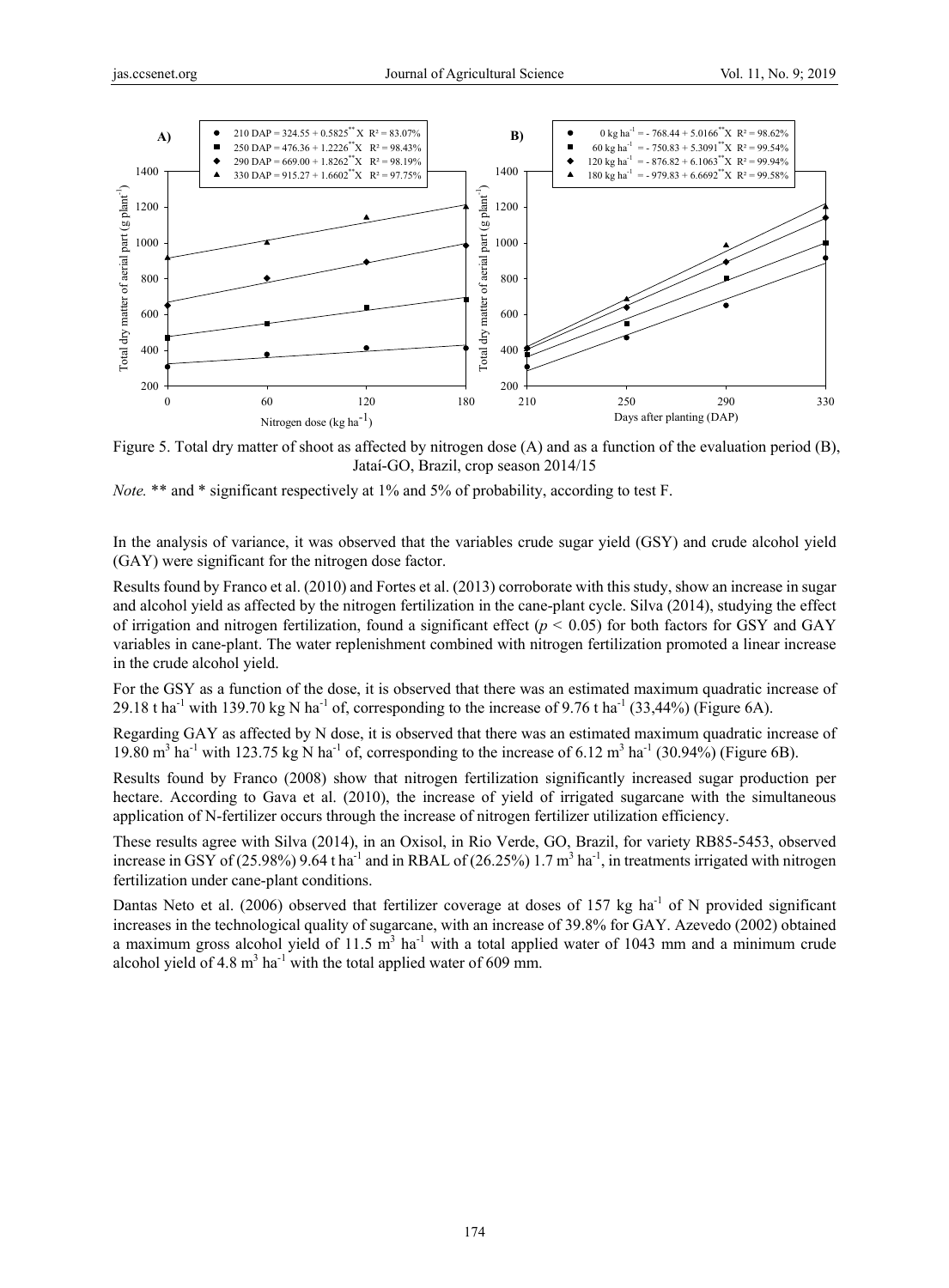

Figure 6. Gross sugar yield (A) and gross alcohol yield (B) as a function of the nitrogen dose, Jataí-GO, Brazil, crop 2014/15

*Note.* \*\* and \* significant respectively at 1% and 5% of probability, according to test F.

Cantarella (2012) assessed the sugarcane response to nitrogen application in a three-year period and found that the dry matter yield of the stem was significantly higher in urea-fertilized plants (100 kg N ha<sup>-1</sup>), and the residual effect of this fertilization also appeared in the following year. These results demonstrate that the applications of N in sugarcane increase the production of dry matter of the stem and the final productivity.

Otto et al. (2009), evaluating the root and shoot biomass of the sugarcane related to the nitrogen fertilization of plantation, verified that the treatments that did not receive the nitrogen fertilizer, resulted in a higher energetic expenditure for the roots growth. Such fact that promoted competition for photoassimilates for shoot growth and may also explain the lower values for MST in treatments without application of N-fertilizer in the present study.

### **4. Conclusions**

The dry matter of dead leaveas and dry matter of pointer had increases with the evaluation period, respectively, of 14.70 and 51.47%.

The highest green leaf dry matter accumulation was observed at 250 DAP (40.33%). For dry matter of stem and total dry matter of shoot was observed at 290 DAP (34.16%).

The source of nitrogen fertilization does not influence the accumulation of biomass of irrigated sugarcane.

The increase of the nitrogen fertilization dose provides an increase in the accumulation of dry matter of green leaf, dry matter of stem and total dry matter of aerial part.

The highest gross sugar yield and gross alcohol yield in the average source of 131.72 kg N ha<sup>-1</sup> had an average increase of 32.19%, compared to without N application 0 kg N ha<sup>-1</sup>.

### **Acknowledgements**

The authors thank the National Council for Scientific and Technological Development (CNPq), the Coordination for the Improvement for Higher Level Personnel (CAPES), the Research Support Foundation of the State of Goiás (FAPEG), the Ministry of Science, Technology, Innovation and Communications (MCTIC), the Raízen Plant Jataí unit, and the Federal Institute of Education, Science and Technology Goiano (IFGoiano)-Campus Rio Verde for the financial and structural support to conduct this study.

#### **References**

- Allen, R. G., Jensen, M. E., Wright, J. L., & Burman, R. D. (1989). Operational estimates of reference evapotranspiration. *Agronomy Journal, 81*, 650-662. https://doi.org/10.2134/agronj1989.000219620081000 40019x
- Allison, J. C. S., Pammenter, N. W., & Haslam, R. J. (2007). Why does sugarcane (*Saccharum* sp. hybrid) grow slowly. *South African Journal Botany, 73*, 546-551. https://doi.org/10.1016/j.sajb.2007.04.065
- Arantes, M. T. (2012). *Potencial produtivo de cultivares de cana-de-açúcar sob os manejos irrigado e sequeiro* (Dissertation-Faculdade de Ciências Agronômicas da UNESP, Campus de Botucatu).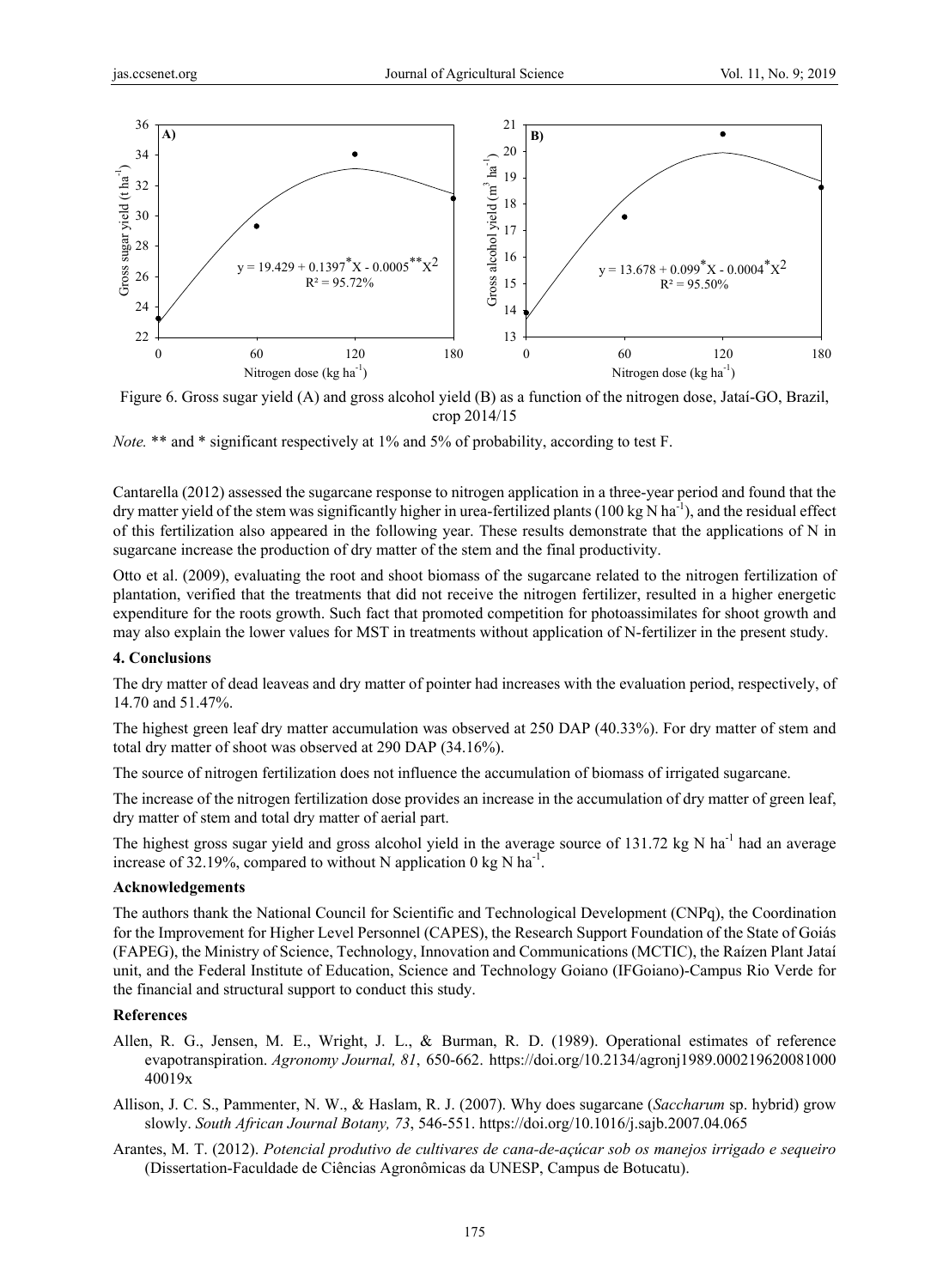- Azevedo, H. M. (2012). *Resposta da cana-de-açúcar a níveis de irrigação e de adubação de cobertura nos tabuleiros da Paraíba* (Thesis, UFCG).
- Bell, M. J., & Garside, A. L. (2005). Shoot and stalk dynamics and the yield of sugarcane crops in tropical and subtropical Queensland, Australia. *Field Crops Research, 92*, 231-248. https://doi.org/10.1016/j.fcr.2005. 01.032
- Bologna-Campbell, I. (2007). *Balanço de nitrogênio e enxofre no sistema solo-cana-de-açúcar no ciclo de cana-planta* (Thesis-Escola Superior de Agricultura Luiz de Queiroz).
- Caldas, C. (1998). *Manual de análises selecionadas para indústrias sucroalcooleiras* (p. 424). Maceió: Sindicato da Indústria e do Álcool do Estado de Alagoas.
- Cantarella, H. (2012). *Avaliação de resposta a N em cana-de-açúcar não adubada por três anos*. Relatório, Instituto Agronômico Centro de Solos e Recursos Ambientais, AGRISUS, Pesquisa Agronômica 719/10.
- Carvalho, E. X. (2015). *Ciclagem de nitrogênio e estimativa de biomassa de cana-de-açúcar em Pernambuco* (Thesis, Universidade Federal de Pernambuco, Recife).
- CONSECANA (Conselho dos Produtores de Cana-de-açúcar, Açúcar, Álcool do Estado de São Paulo). (2006). *Manual de instruções* (5th ed., p. 112). Piracicaba: CONSECANA.
- Dantas Neto, J., Figueirêdo, J. L. C., Farias, C. H. A. De, Azevedo, H. M. De, & Azevedo, C. A. V. (2006). Resposta da cana-de-açúcar, primeira soca, a níveis de irrigação e adubação de cobertura. *Revista Brasileira de Engenharia Agrícola e Ambiental, 10*(2), 283-288. https://doi.org/10.1590/S1415-43662006000200006
- Donaldson, R. A., Redshaw, K. A., Van, R., & Rhodes, R. A. (2008). Season effects on productivity of some commercial South African sugarcane cultivars, I: Biomass and radiation use efficiency. *Proceedings of the South African Sugar Technology Association, 81*, 517-527.
- Doorenbos, J., & Kassam, A. H. (1994). *Efeito da água no rendimento das culturas Estudos de FAO* (p. 306). Irrigação e Drenagem, Campina Grande: UFPB.
- Epstein, E., & Bloom, A. J. (2005). *Mineral nutrition of plants: Principles and perpectives* (p. 400). Sunderland, Sinauer Associates.
- Fortes, C., Ocheuze Trivelin, P. C., Vitti, A. C., Otto, R., Franco, H. C. J., & Faroni, C. E. (2013). Stalk and sucrose yield in response to nitrogen fertilization of sugarcane under reduced tillage. *Pesquisa Agropecuária Brasileira, 48*, 88-96. https://doi.org/10.1590/S0100-204X2013000100012
- Franco, H. C. J., Trivelin, P. C. O., Faroni, C. E., Vitti, A. C., & Otto, R. (2008). Aproveitamento pela cana-de-açúcar da adubação nitrogenada de plantio. *Revista Brasileira de Ciência do Solo, 32*, 2763-2770. https://doi.org/10.1590/S0100-06832008000700021
- Franco, H. C. J., Trivelin, P. C. O., Faroni, C. E., Vitti, A. C., & Otto, R. (2010). Stalk yield and technological attributes of planted cane as related to nitrogen fertilization. *Scientia Agricola, 67*, 579-590. https://doi.org/ 10.1590/S0103-90162010000500012
- Gava, G. J. C., Kölln, O. T., Uribe, R. A. M., Trivelin, P. C. O., & Cantarella, H. (2010). Interação entre água e nitrogênio na produtividade de cana-de-açúcar (*Saccharum* sp.). In C. A. Crusciol (Ed.), *Tópicos em ecofisiolgia da cana-de-açúcar* (1st ed., pp. 49-66). Botucatu: FEPAF.
- Gava, G. J. D. C., Trivelin, P. C. O., Vitti, A. C., & Oliveira, M. W. D. (2005). Urea and sugarcane straw nitrogen balance in a soil-sugarcane crop system. *Pesquisa Agropecuária Brasileira, 40*, 689-695. https://doi.org/10.1590/S0100-204X2005000700010
- Inman-Bamber, N. G., Muchow, R. C., & Robertson, M. J. (2002). Dry matter partitioning of sugarcane in Australia and South Africa. *Field Crops Research, 76*, 71-84. https://doi.org/10.1016/S0378-4290 (02)00044-8
- Kölln, O. T. (2012). *Interação entre os estresses de nitrogênio e disponibilidade hídrica no fracionamento isotópico de 13C e na produtividade em soqueira de cana-de-açúcar* (Dissertation, Centro de Energia Nuclear na Agricultura, Universidade de São Paulo, Piracicaba).
- Köppen, W., & Geiger, R. (1928). *Klimate der Erde*. Gotha: Verlag Justus Perthes.
- Leite, J. M. (2016). *Eficiência agronômica da adubação nitrogenada associada à aplicação de substâncias húmicas em cana-de-açúcar* (Thesis, Escola Superior de Agricultura "Luiz de Queiroz", Piracicaba).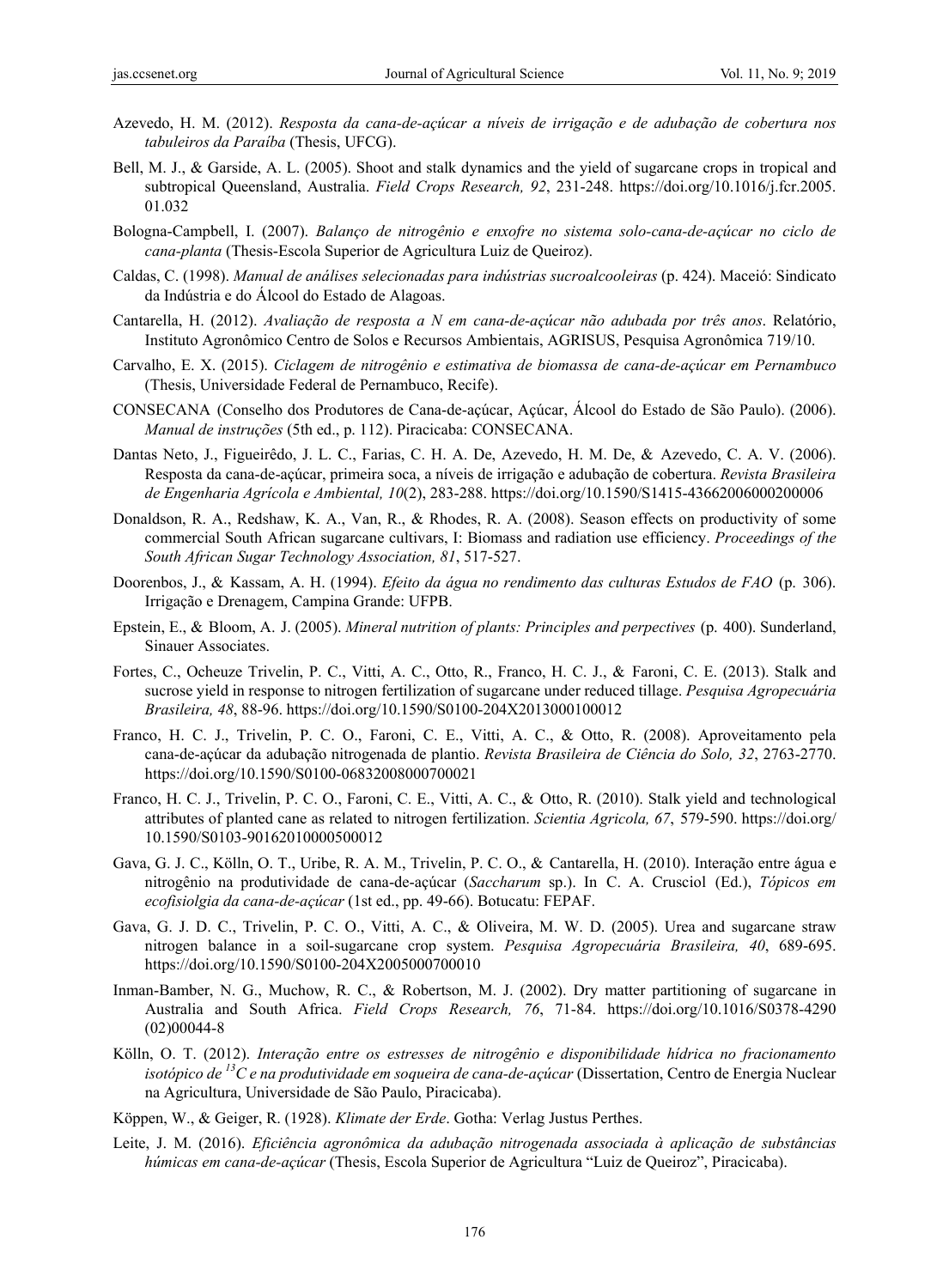- Lelis Neto, J. A. (2012). *Aplicação de vinhaça via gotejamento subsuperficial e seus efeitos nos perfis de distribuição iônico e atributos físicos e químicos de um Nitossolo* (Thesis, Escola Superior de Agricultura "Luiz de Queiroz", Piracicaba).
- Lima, M. A. D., & Alves, J. B. R. (2008). Vulnerabilidades, impactos e adaptação à mudança do clima no setor agropecuário e solos agrícolas. *Parcerias Estratégicas, 27*(1), 360.
- Malavolta, E. (2006). *Manual de nutrição de plantas* (p. 638). Editora Agronômica Ceres.
- Marafon, A. C. (2012). *Análise quantitativa de crescimento em cana-de-açúcar: Uma Introdução ao Procedimento Prático Embrapa Tabuleiros Costeiros*. Aracaju, SE.
- Moreira, F. M. S., & Siqueira, J. O. (2006). *Microbiologia e bioquímica do solo* (2nd ed., p. 729). Lavras: UFLA.
- Oliveira, E. C. A., Oliveira, R. I., Andrade, B. M. T., Freire, F. J., Lira Júnior, M. A., & Machado, P. R. Crescimento e acúmulo de matéria seca em variedades de cana-de-açúcar cultivadas sob irrigação plena. *Revista Brasileira de Engenharia Agrícola e Ambiental, 14*(9), 951-960. https://doi.org/10.1590/ S1415-43662010000900007
- Oliveira, E. C. A. (2011). *Balanço nutricional da cana-de-açúcar relacionado à adubação nitrogenada* (Thesis, Escola Superior de Agricultura "Luiz de Queiroz", Universidade de São Paulo, Piracicaba).
- Otto, R., Franco, H. C. J., Faroni, C. E., Vitti, A. C., & Trivelin, P. C. O. (2009). Fitomassa de raízes e da parte aérea da cana-de-açúcar relacionada à adubação nitrogenada de plantio. *Pesquisa Agropecuária Brasileira, 44*(4), 398-405. https://doi.org/10.1590/S0100-204X2009000400010
- Rae, A. L., Grof, C. P. L., Casu, R. E., & Bonnett, G. D. (2005). Sucrose accumulation in the sugarcane stem: Pathways and control points for transport and compartmentation. *Field Crops Research, 92*, 159-168. https://doi.org/10.1016/j.fcr.2005.01.027
- Raij, B. (1991). *Fertilidade do solo e adubação* (p. 343). Piracicaba, SP: Ceres: Potafós.
- Raij, B., Andrade, J. C., Cantarella, H., 7 Quaggio, J. A. (2001). *Análise química para avaliação da fertilidade de solos tropicais* (p. 284). Campinas: Instituto Agronômico.
- Rossetto, R. (2012). *Maturação da cana-de-açúcar*. Retrieved from http://www.agencia.cnptia.embrapa.br/gestor /cana-de-acucar/arvore/CONTAG01\_90\_22122006154841.html
- Santos, H. G., Jacomine, P. K. T., Anjos, L. H. C., Oliveira, V. A., Lumbreras, J. F., Coelho, M. R., … Oliveira, J. B. (2013). *Sistema brasileiro de classificação de solos* (3rd ed., p. 353). Brasília: Embrapa.
- SAS Institute Incorporation. (2001). *The SAS-System for Windows release 8.02 (TS2M0)* (Software). SAS Institute Inc. Cary, NC, USA.
- Schultz, N., Reis, V. M., & Urquiaga, S. (2015). *Resposta da cana-de-açúcar à adubação nitrogenada: fontes nitrogenadas, formas de aplicação, épocas de aplicação e efeito varietal* (p. 52). Seropédica: Embrapa Agrobiologia.
- Silva, N. F. (2014). *Cultivo da cana-de-açúcar submetida a diferentes lâminas de irrigação e fertirrigação nitrogenada via gotejamento subsuperficial* (Dissertation, Instituto Federal Goiano-Campus Rio Verde, GO). https://doi.org/10.7127/rbai.v9n200274
- Soil Survey Staff. (2010). *Keys to soil taxonomy* (11th ed., p. 338). Washington: United States Department of Agriculture, Natural Resources Conservation Service.
- Sousa, D. M. G., & Lobato, E. (Eds). (2004). *Cerrado: Correção do solo e adubação* (2nd ed., p. 416). Brasília: Embrapa Informação Tecnológica/Embrapa-CPA.
- Urquiaga, S., Xavier, G. R., Morais, R. F., Batista, R. B., Schultz, N., Leite, J. M., … Boddey, R. M. (2012). Evidence from field nitrogen balance and <sup>15</sup>N natural abundance data for the contribution of biological N<sub>2</sub> fixation to Brazilian sugarcane varieties. *Plant and Soil, 356*, 1-21. https://doi.org/10.1007/ s11104-011-1016-3
- Van Heerden, P. D. R., Donaldson, R. A., Watt, D. A., & Singels, A. (2010). Biomass accumulation in sugarcane: Unravelling the factors underpinning reduced growth phenomena. *Journal of Experimental Botany, 61*, 2877-2887.
- Vitti, A. C., Cantarella, H., Trivelin, P. C. O., Rosseto, R. (2008). Nitrogênio. In L. L. Dinardo-Miranda, A. C. M. Vasconcelos, & M. G. A. Landell (Eds.), *Cana-de-açúca*r (p. 882). Campinas: IAC.